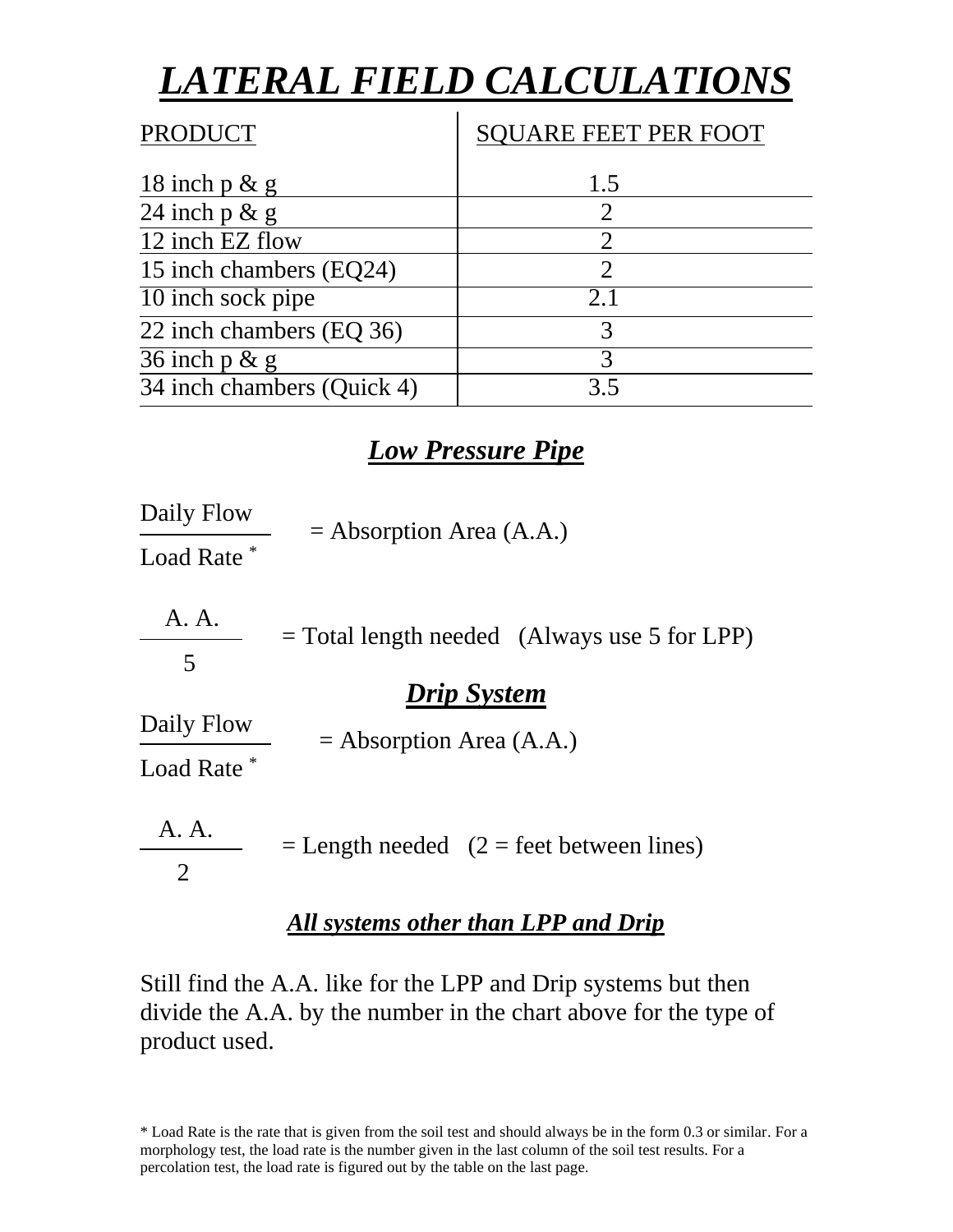## *LAGOON SURFACE AREA AND COMMON SIZES*

| # of bedrooms<br>in the home | <b>Surface Area</b><br>(square feet) | <b>Square</b><br>(feet square) | <b>Round</b><br>(feet diameter) | <b>Rectangle</b><br>(length x width) |
|------------------------------|--------------------------------------|--------------------------------|---------------------------------|--------------------------------------|
| $1$ to $2$                   | 900                                  | 30                             | 34                              | $20 \times 45$                       |
| 3                            | 1320                                 | 37                             | 41                              | $30 \times 44$                       |
| $\overline{4}$               | 1760                                 | 42                             | 47                              | 35 x 51                              |
| 5                            | 2200                                 | 47                             | 53                              | 40 x 55                              |
| 6                            | 2640                                 | 51                             | 58                              | $40 \times 66$                       |
| 7                            | 3080                                 | 56                             | 63                              | $45 \times 69$                       |